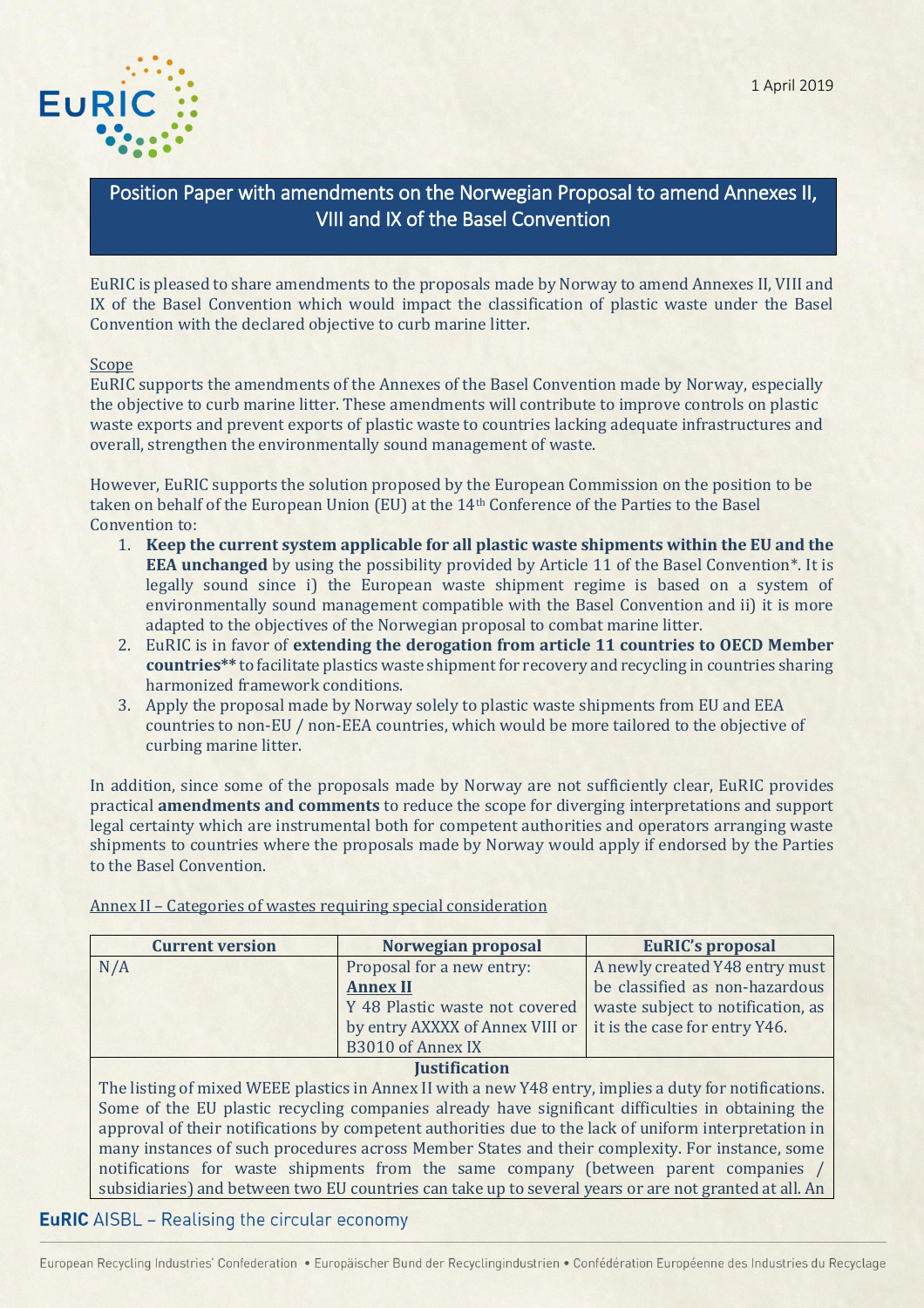

Annex II listing of a new Y48 code under the Basel Convention would therefore absolutely require (a) a harmonized classification within and outside the EU and (b) that Y48 code is classified as nonhazardous waste subject to notification, as it is the case for entry Y46 for example.

### Annex VIII – List A

| <b>Current Version</b> | Norwegian proposal               | <b>EuRIC's proposal</b>          |
|------------------------|----------------------------------|----------------------------------|
| N/A                    | Proposal for a new entry:        | <b>AXXX Plastic waste</b>        |
|                        | <b>AXXX Plastic waste</b>        | Plastic waste containing or      |
|                        | Plastic waste containing or      | contaminated with Annex          |
|                        | contaminated with Annex I        | constituents to an extent that   |
|                        | constituents to an extent that   | they exhibit an Annex III        |
|                        | they exhibit an Annex III        | characteristic (note the related |
|                        | characteristic (note the related | entry on list B B3010)           |
|                        | entry on list B B3010)           |                                  |
|                        | <b>Justification</b>             |                                  |

**EuRIC strongly calls for the deletion of the proposed entry AXXX in Annex VIII to the Basel Convention.** 

Such an entry would carry the risk that certain types of plastic waste will be classified as hazardous waste. This would *de facto* ban the recycling of plastics imported from third countries to the EU since none of the EU recycling facilities have permits to accept hazardous waste. This would both disadvantage European plastics recyclers and result in adverse environmental consequences.

### Annex IX – List B

| <b>Current Version</b>                 | Norwegian proposal                    | <b>EuRIC's proposal</b>         |
|----------------------------------------|---------------------------------------|---------------------------------|
| <b>Annex IX</b>                        | Proposal for an amendment:            | Proposal for an amendment:      |
| <b>B3010 Solid plastic waste:</b>      | <b>Annex IX</b>                       | <b>Annex IX</b>                 |
| The following plastic or mixed         | <b>B3010 Plastic waste:</b>           | <b>B3010 Plastic waste:</b>     |
| plastic materials, provided they       | The plastic materials listed          | The plastic materials listed    |
| are not mixed with other wastes        | below, provided they are not to       | below, provided they are not to |
| and are prepared to<br>a               | an extent which prevents the          | an extent which prevents the    |
| specification:                         | recycling of the waste in an          | recovery of the waste in an     |
| plastic<br>Scrap<br>$\circ$ of<br>non- | environmentally<br>sound              | environmentally<br>sound        |
| halogenated polymers and co-           | manner, mixed with each other,        | manner, mixed with each other,  |
| polymers, including but not            | mixed with other wastes or            | mixed with other wastes or      |
| limited to the following               | contaminated. Consignments of         | contaminated.                   |
| - ethylene                             | such plastic material should be       | Consignments of such plastic    |
| - styrene                              | prepared to a specification and       | material should be prepared to  |
| - polypropylene                        | suitable<br>for<br>immediate          | a specification. Any deviation  |
| - polyethylene<br>terephthalate        | recycling requiring<br>only           | relevant<br>the<br>from         |
| $(\ldots)$                             | minimal further mechanical            | specification may be tolerated  |
|                                        | preparatory<br>treatment              | only if it shall be solved by   |
|                                        | processes, if any (note the           | means of a<br>mechanical        |
|                                        | related entry on list A AXXXX):       | preparatory<br>treatment        |
|                                        | plastic<br>$\circ$ f<br>Scrap<br>non- | process.                        |
|                                        | halogenated polymers and co-          |                                 |
|                                        | polymers, including but not           |                                 |
|                                        | limited to the following:             |                                 |
|                                        | - ethylene                            |                                 |
|                                        | - styrene                             |                                 |

# **EuRIC** AISBL - Realising the circular economy